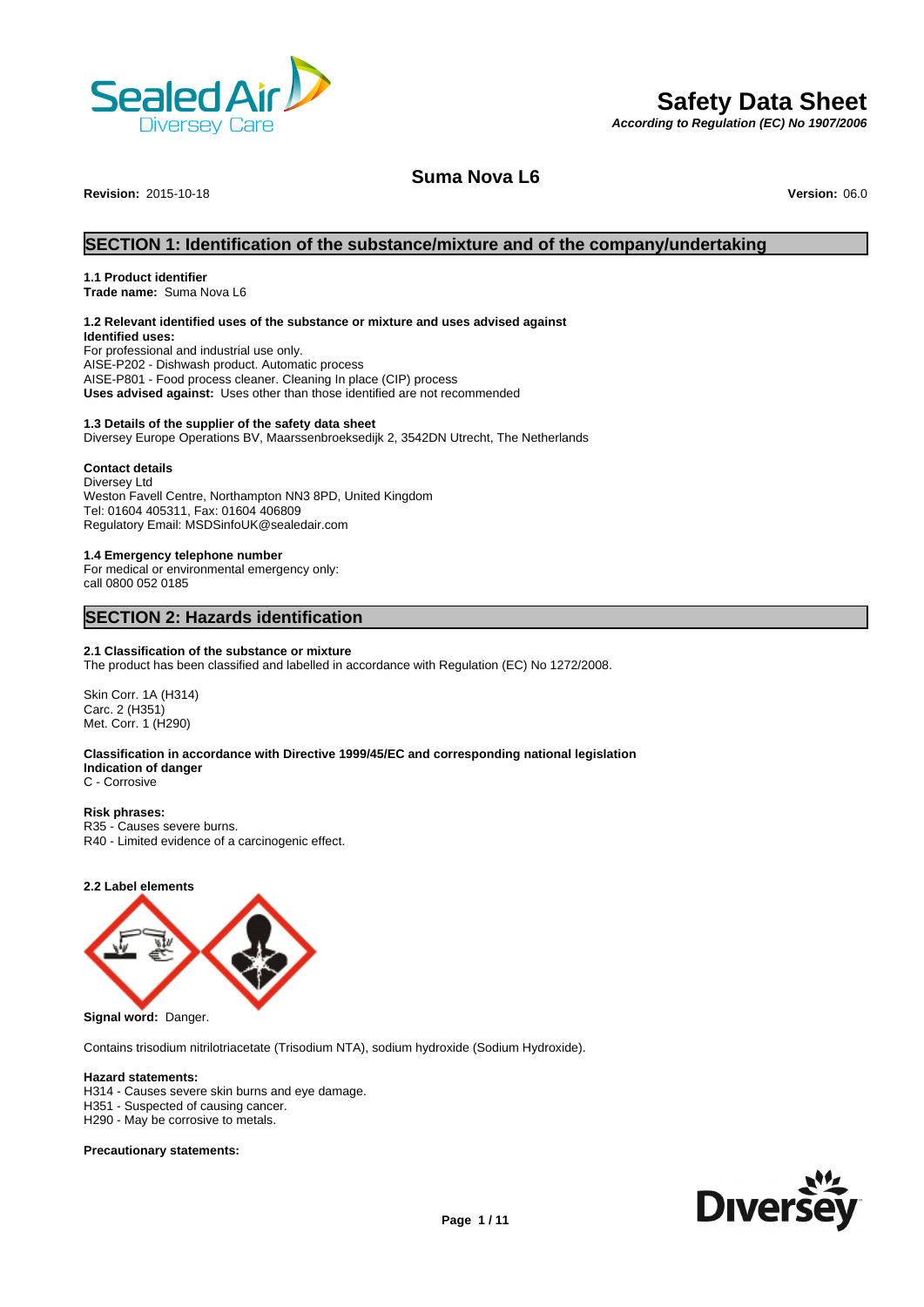P280 - Wear protective gloves, protective clothing and eye or face protection.

P303 + P361 + P353 - IF ON SKIN (or hair): Take off immediately all contaminated clothing. Rinse skin with water or shower.

P305 + P351 + P338 - IF IN EYES: Rinse cautiously with water for several minutes. Remove contact lenses, if present and easy to do.

Continue rinsing.

P310 - Immediately call a POISON CENTRE, doctor or physician.

## **2.3 Other hazards**

No other hazards known. The product does not meet the criteria for PBT or vPvB in accordance with Regulation (EC) No 1907/2006, Annex XIII.

## **SECTION 3: Composition/information on ingredients**

#### **3.2 Mixtures**

| Ingredient(s)               | <b>EC</b> number | <b>CAS number</b> | <b>REACH number</b> | <b>Classification</b>                                        | <b>Classification</b><br>(1999/45/EC) | <b>Notes</b> | Weight<br>percent |
|-----------------------------|------------------|-------------------|---------------------|--------------------------------------------------------------|---------------------------------------|--------------|-------------------|
| trisodium nitrilotriacetate | 225-768-6        | 5064-31-3         | 01-2119519239-36    | Carc. 2 (H351)<br>Acute Tox. 4 (H302)<br>Eye Irrit. 2 (H319) | Xn:R22<br>Xi:R36<br>Carc.Cat.3:R40    |              | $10 - 20$         |
| sodium hydroxide            | 215-185-5        | 1310-73-2         | 01-2119457892-27    | Skin Corr. 1A (H314)<br>Met. Corr. 1 (H290)                  | C:R35                                 |              | $3 - 10$          |

\* Polymer.

Workplace exposure limit(s), if available, are listed in subsection 8.1.

[1] Exempted: ionic mixture. See Regulation (EC) No 1907/2006, Annex V, paragraph 3 and 4. This salt is potentially present, based on calculation, and included for classification and labelling purposes only. Each starting material of the ionic mixture is registered, as required.

[2] Exempted: included in Annex IV of Regulation (EC) No 1907/2006.

[3] Exempted: Annex V of Regulation (EC) No 1907/2006.

[4] Exempted: polymer. See Article 2(9) of Regulation (EC) No 1907/2006.

For the full text of the R, H and EUH phrases mentioned in this Section, see Section 16.

# **SECTION 4: First aid measures**

| 4.1 Description of first aid measures                           |                                                                                                   |
|-----------------------------------------------------------------|---------------------------------------------------------------------------------------------------|
| <b>General Information:</b>                                     | IF exposed or concerned: Get medical attention or advice.                                         |
| Inhalation:                                                     | Get medical attention or advice if you feel unwell.                                               |
| Skin contact:                                                   | Wash skin with plenty of lukewarm, gently flowing water for at least 30 minutes. Take off         |
|                                                                 | immediately all contaminated clothing and wash it before re-use. Immediately call a POISON        |
|                                                                 | CENTRE, doctor or physician.                                                                      |
| Eye contact:                                                    | Immediately rinse eyes cautiously with lukewarm water for several minutes. Remove contact lenses, |
|                                                                 | if present and easy to do. Continue rinsing. Immediately call a POISON CENTRE, doctor or          |
|                                                                 | physician.                                                                                        |
| Ingestion:                                                      | Rinse mouth. Immediately drink 1 glass of water. Do NOT induce vomiting. Keep at rest.            |
|                                                                 | Immediately call a POISON CENTRE, doctor or physician.                                            |
| Self-protection of first aider:                                 | Consider personal protective equipment as indicated in subsection 8.2.                            |
| 4.2 Most important symptoms and effects, both acute and delayed |                                                                                                   |
| Inhalation:                                                     | Suspected of causing cancer.                                                                      |
| Skin contact:                                                   | Causes severe burns. Suspected of causing cancer                                                  |

| <b>Skin contact:</b> | Causes severe burns. Suspected of causing cancer.                                                   |
|----------------------|-----------------------------------------------------------------------------------------------------|
| Eve contact:         | Causes severe or permanent damage.                                                                  |
| Ingestion:           | Suspected of causing cancer. Ingestion will lead to a strong caustic effect on mouth and throat and |
|                      | to the danger of perforation of oesophagus and stomach.                                             |

#### **4.3 Indication of any immediate medical attention and special treatment needed**

No information available on clinical testing and medical monitoring. Specific toxicological information on substances, if available, can be found in section 11.

## **SECTION 5: Firefighting measures**

#### **5.1 Extinguishing media**

Carbon dioxide. Dry powder. Water spray jet. Fight larger fires with water spray jet or alcohol-resistant foam.

## **5.2 Special hazards arising from the substance or mixture**

No special hazards known.

## **5.3 Advice for firefighters**

As in any fire, wear self contained breathing apparatus and suitable protective clothing including gloves and eve/face protection.

## **SECTION 6: Accidental release measures**

# **6.1 Personal precautions, protective equipment and emergency procedures**

Wear suitable protective clothing, gloves and eye/face protection.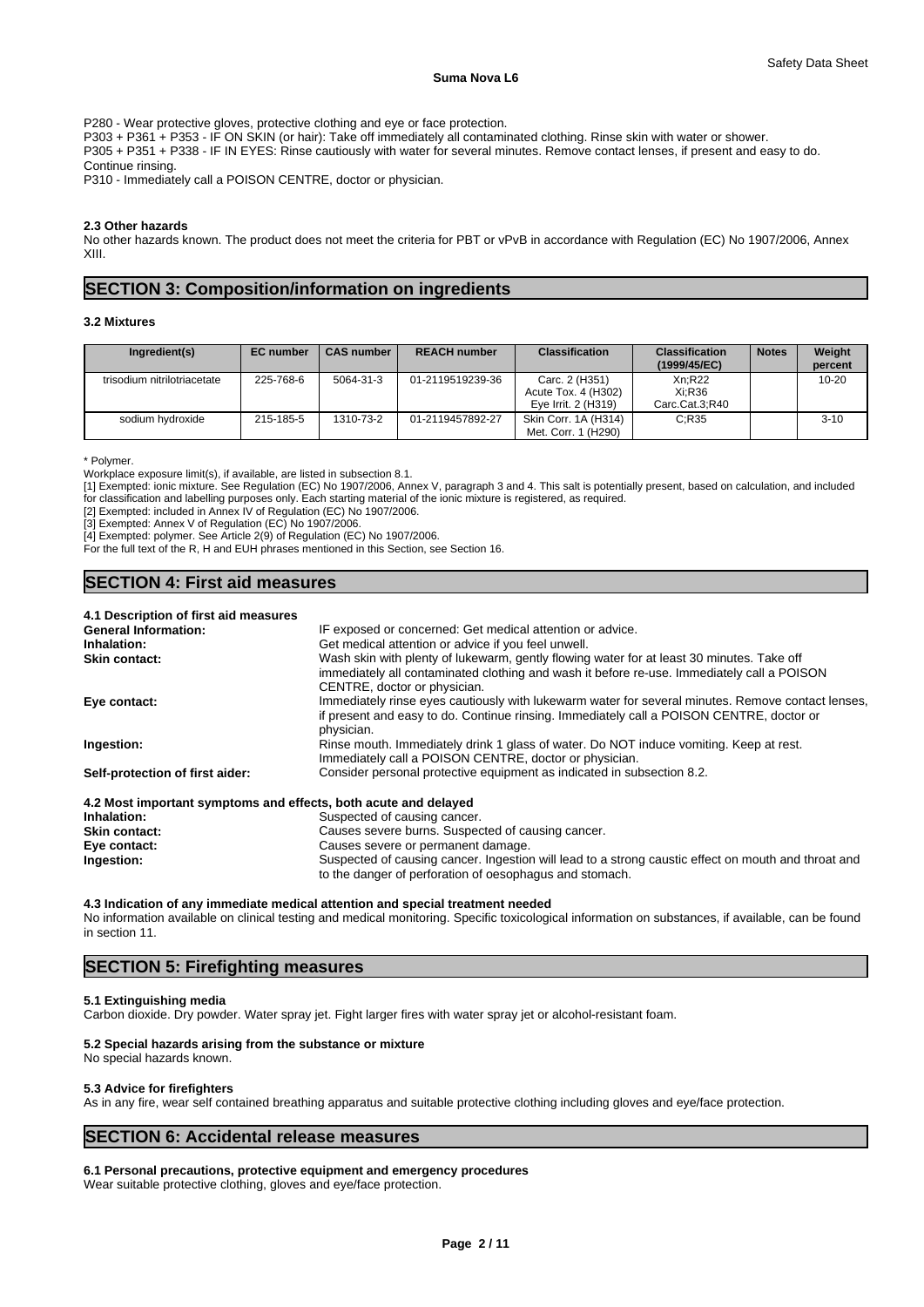#### **6.2 Environmental precautions**

Do not allow to enter drainage system, surface or ground water. Dilute with plenty of water.

#### **6.3 Methods and material for containment and cleaning up**

Use neutralising agent. Absorb onto dry sand or similar inert material.

## **6.4 Reference to other sections**

For personal protective equipment see subsection 8.2. For disposal considerations see section 13.

## **SECTION 7: Handling and storage**

#### **7.1 Precautions for safe handling**

**Measures to prevent fire and explosions:** No special precautions required.

## **Measures required to protect the environment:**

For environmental exposure controls see subsection 8.2.

#### **Advices on general occupational hygiene:**

Handle in accordance with good industrial hygiene and safety practice. Keep away from food, drink and animal feeding stuffs. Do not mix with other products unless adviced by Sealed Air. Wash hands before breaks and at the end of workday. Wash face, hands and any exposed skin thoroughly after handling. Take off immediately all contaminated clothing. Wash contaminated clothing before reuse. Store used personal protective equipment separately. Use personal protective equipment as required. Avoid contact with skin and eyes. Use only with adequate ventilation.

#### **7.2 Conditions for safe storage, including any incompatibilities**

Store in accordance with local and national regulations. Keep only in original container. Store in a closed container. For conditions to avoid see subsection 10.4. For incompatible materials see subsection 10.5.

#### **7.3 Specific end use(s)**

No specific advice for end use available.

## **SECTION 8: Exposure controls/personal protection**

## **8.1 Control parameters**

**Workplace exposure limits**

Air limit values, if available:

| Ingredient(s)    | <b>UK</b><br>⋅ Long term<br>value(s) | <b>UK</b><br>Short term<br>value(s |  |
|------------------|--------------------------------------|------------------------------------|--|
| sodium hydroxide |                                      | $2 \text{ ma/m}^3$                 |  |

Biological limit values, if available:

Recommended monitoring procedures, if available:

Additional exposure limits under the conditions of use, if available:

### **DNEL/DMEL and PNEC values**

#### **Human exposure** DNEL oral exposure - Consumer (mg/kg bw)

| Ingredient(s)               | Short term - Local<br>effects | <b>Short term - Systemic</b><br>effects | Long term - Local<br>effects | Long term - Systemic  <br>effects |
|-----------------------------|-------------------------------|-----------------------------------------|------------------------------|-----------------------------------|
| trisodium nitrilotriacetate |                               | 0.9                                     |                              | ∪.∪                               |
| sodium hvdroxide            |                               |                                         |                              |                                   |

#### DNEL dermal exposure - Worker

| Ingredient(s)               | Short term - Local<br>effects | <b>Short term - Systemic</b><br>effects (mg/kg bw) | Long term - Local<br>effects | I Long term - Systemic I<br>effects (mg/kg bw) |  |
|-----------------------------|-------------------------------|----------------------------------------------------|------------------------------|------------------------------------------------|--|
| trisodium nitrilotriacetate |                               |                                                    |                              |                                                |  |
| sodium hydroxide            |                               |                                                    |                              |                                                |  |

DNEL dermal exposure - Consumer

| Ingredient(s)               | <b>Short term - Local</b><br>effects | <b>Short term - Systemic</b><br>effects (mg/kg bw) | Long term - Local<br>effects | I Long term - Systemic I<br>effects (mg/kg bw) |
|-----------------------------|--------------------------------------|----------------------------------------------------|------------------------------|------------------------------------------------|
| trisodium nitrilotriacetate |                                      |                                                    |                              |                                                |
| sodium hydroxide            | $2\%$                                |                                                    |                              |                                                |

DNEL inhalatory exposure - Worker (mg/m<sup>3</sup>

) and  $\overline{\phantom{a}}$ 

| Ingredient(s)               | <b>Short term - Local</b><br>effects | <b>Short term - Systemic</b><br>effects | Long term - Local<br>effects | Long term - Systemic  <br>effects |  |
|-----------------------------|--------------------------------------|-----------------------------------------|------------------------------|-----------------------------------|--|
| trisodium nitrilotriacetate | 5.25                                 | 5.25                                    | ◡                            | ے.د                               |  |
| sodium hydroxide            |                                      |                                         |                              |                                   |  |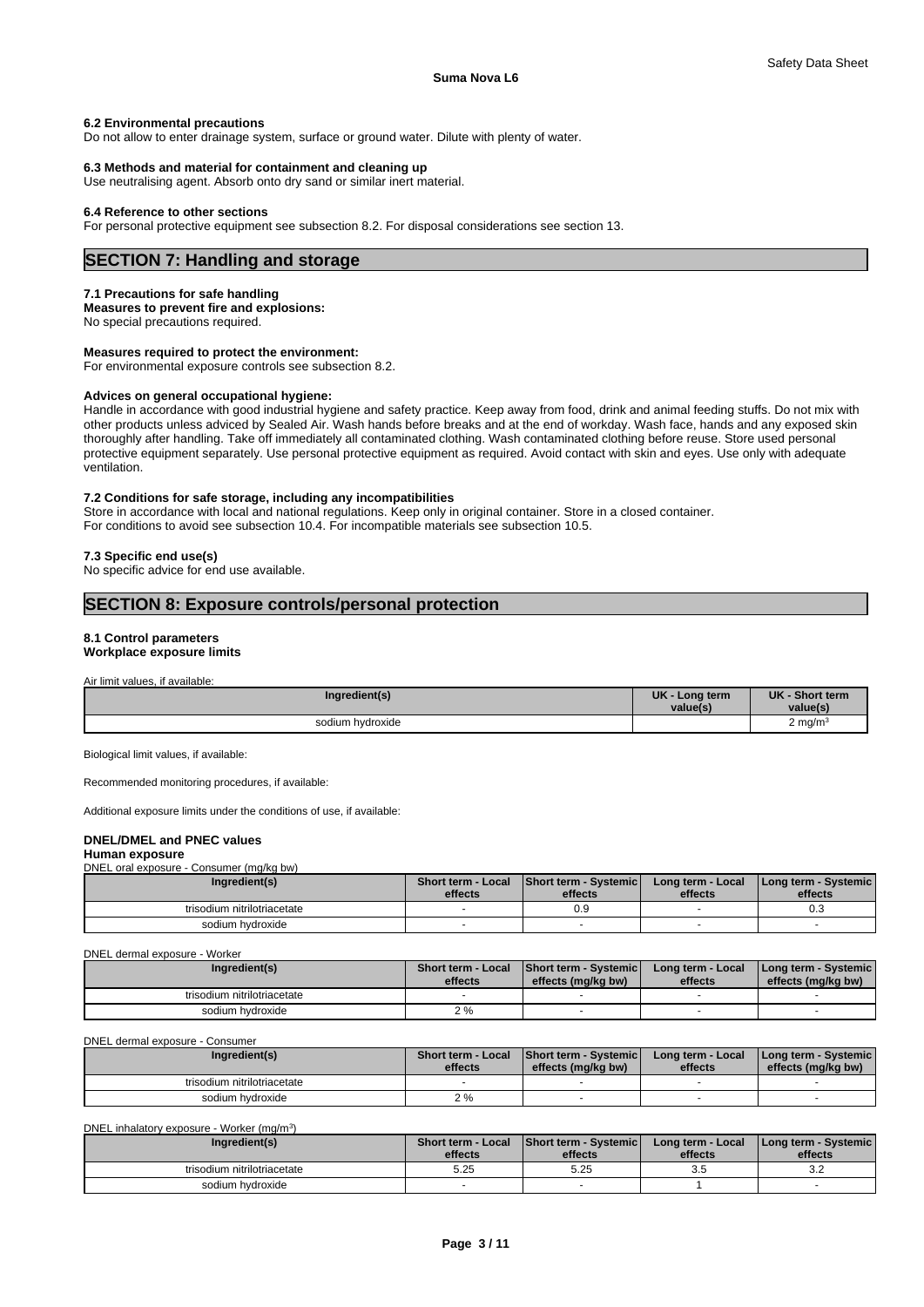DNEL inhalatory exposure - Consumer (mg/m<sup>3</sup>)  $)$ 

| Ingredient(s)               | Short term - Local<br>effects | Short term - Systemic<br>effects | Long term - Local<br>effects | Long term - Systemic  <br>effects |
|-----------------------------|-------------------------------|----------------------------------|------------------------------|-----------------------------------|
| trisodium nitrilotriacetate | $- -$                         | ں ،                              | $- -$<br>ن ، ، ،             | 0.8                               |
| sodium hydroxide            |                               |                                  |                              |                                   |

# **Environmental exposure**<br>Environmental exposure - PNE

| Environmental exposure - PNEC |        |                                                      |                     |                                  |
|-------------------------------|--------|------------------------------------------------------|---------------------|----------------------------------|
| Ingredient(s)                 | (mg/l) | Surface water, fresh Surface water, marine<br>(mg/l) | Intermittent (mg/l) | Sewage treatment<br>plant (mg/l) |
| trisodium nitrilotriacetate   | 0.93   | 0.093                                                | 0.8                 | 270                              |
| sodium hydroxide              |        |                                                      |                     |                                  |

Environmental exposure - PNEC, continued

| Ingredient(s)               | l Sediment. freshwater l<br>(mg/kg) | Sediment, marine<br>(mg/kg) | Soil (mg/kg) | Air (mg/m <sup>3</sup> ) |  |
|-----------------------------|-------------------------------------|-----------------------------|--------------|--------------------------|--|
| trisodium nitrilotriacetate | 3.64                                | 0.364                       | 0.182        | 0.8                      |  |
| sodium hydroxide            |                                     |                             |              |                          |  |

## **8.2 Exposure controls**

*The following information applies for the uses indicated in subsection 1.2 of the Safety Data Sheet. If available, please refer to the product information sheet for application and handling instructions. Normal use conditions are assumed for this section.*

*Recommended safety measures for handling the undiluted product: Covering activities such as filling and transfer of product to application equipment, flasks or buckets*

| Appropriate engineering controls:<br>Appropriate organisational controls: | If the product is diluted by using specific dosing systems with no risk of splashes or direct skin<br>contact, the personal protection equipment as described in this section is not required. Where<br>possible: use in automated/closed system and cover open containers. Transport over pipes. Filling<br>with automatic systems. Use tools for manual handling of product.<br>Avoid direct contact and/or splashes where possible. Train personnel. |
|---------------------------------------------------------------------------|---------------------------------------------------------------------------------------------------------------------------------------------------------------------------------------------------------------------------------------------------------------------------------------------------------------------------------------------------------------------------------------------------------------------------------------------------------|
|                                                                           |                                                                                                                                                                                                                                                                                                                                                                                                                                                         |
| Personal protective equipment                                             |                                                                                                                                                                                                                                                                                                                                                                                                                                                         |
| Eye / face protection:                                                    | Safety glasses or goggles (EN 166). The use of a full-face shield or other full-face protection is                                                                                                                                                                                                                                                                                                                                                      |
|                                                                           | strongly recommended when handling open containers or if splashes may occur.                                                                                                                                                                                                                                                                                                                                                                            |
| Hand protection:                                                          | Chemical-resistant protective gloves (EN 374).                                                                                                                                                                                                                                                                                                                                                                                                          |
|                                                                           | Verify instructions regarding permeability and breakthrough time, as provided by the gloves<br>supplier.                                                                                                                                                                                                                                                                                                                                                |
|                                                                           | Consider specific local use conditions, such as risk of splashes, cuts, contact time and temperature.                                                                                                                                                                                                                                                                                                                                                   |
|                                                                           |                                                                                                                                                                                                                                                                                                                                                                                                                                                         |
|                                                                           | Suggested gloves for prolonged contact:                                                                                                                                                                                                                                                                                                                                                                                                                 |
|                                                                           | Material: butyl rubber                                                                                                                                                                                                                                                                                                                                                                                                                                  |
|                                                                           | Penetration time: $>=$ 480 min                                                                                                                                                                                                                                                                                                                                                                                                                          |
|                                                                           | Material thickness: $>= 0.7$ mm                                                                                                                                                                                                                                                                                                                                                                                                                         |
|                                                                           |                                                                                                                                                                                                                                                                                                                                                                                                                                                         |
|                                                                           | Suggested gloves for protection against splashes:                                                                                                                                                                                                                                                                                                                                                                                                       |
|                                                                           | Material: nitrile rubber<br>Penetration time: $>=$ 30 min                                                                                                                                                                                                                                                                                                                                                                                               |
|                                                                           | Material thickness: $>= 0.4$ mm                                                                                                                                                                                                                                                                                                                                                                                                                         |
|                                                                           |                                                                                                                                                                                                                                                                                                                                                                                                                                                         |
|                                                                           | In consultation with the supplier of protective gloves a different type providing similar protection may                                                                                                                                                                                                                                                                                                                                                |
|                                                                           | be chosen.                                                                                                                                                                                                                                                                                                                                                                                                                                              |
| <b>Body protection:</b>                                                   | Wear chemical-resistant clothing and boots in case direct dermal exposure and/or splashes may                                                                                                                                                                                                                                                                                                                                                           |
|                                                                           | occur.                                                                                                                                                                                                                                                                                                                                                                                                                                                  |
| <b>Respiratory protection:</b>                                            | No special requirements under normal use conditions.                                                                                                                                                                                                                                                                                                                                                                                                    |
| <b>Environmental exposure controls:</b>                                   | Should not reach sewage water or drainage ditch undiluted or unneutralised.                                                                                                                                                                                                                                                                                                                                                                             |
|                                                                           |                                                                                                                                                                                                                                                                                                                                                                                                                                                         |
|                                                                           |                                                                                                                                                                                                                                                                                                                                                                                                                                                         |

*Recommended safety measures for handling the diluted product:*

**Recommended maximum concentration (%):** 0.5

| Appropriate engineering controls:<br>Appropriate organisational controls: | No special requirements under normal use conditions.<br>No special requirements under normal use conditions. |
|---------------------------------------------------------------------------|--------------------------------------------------------------------------------------------------------------|
| Personal protective equipment                                             |                                                                                                              |
| Eye / face protection:                                                    | No special requirements under normal use conditions.                                                         |
| Hand protection:                                                          | No special requirements under normal use conditions.                                                         |
| <b>Body protection:</b>                                                   | No special requirements under normal use conditions.                                                         |
| <b>Respiratory protection:</b>                                            | No special requirements under normal use conditions.                                                         |
| <b>Environmental exposure controls:</b>                                   | No special requirements under normal use conditions.                                                         |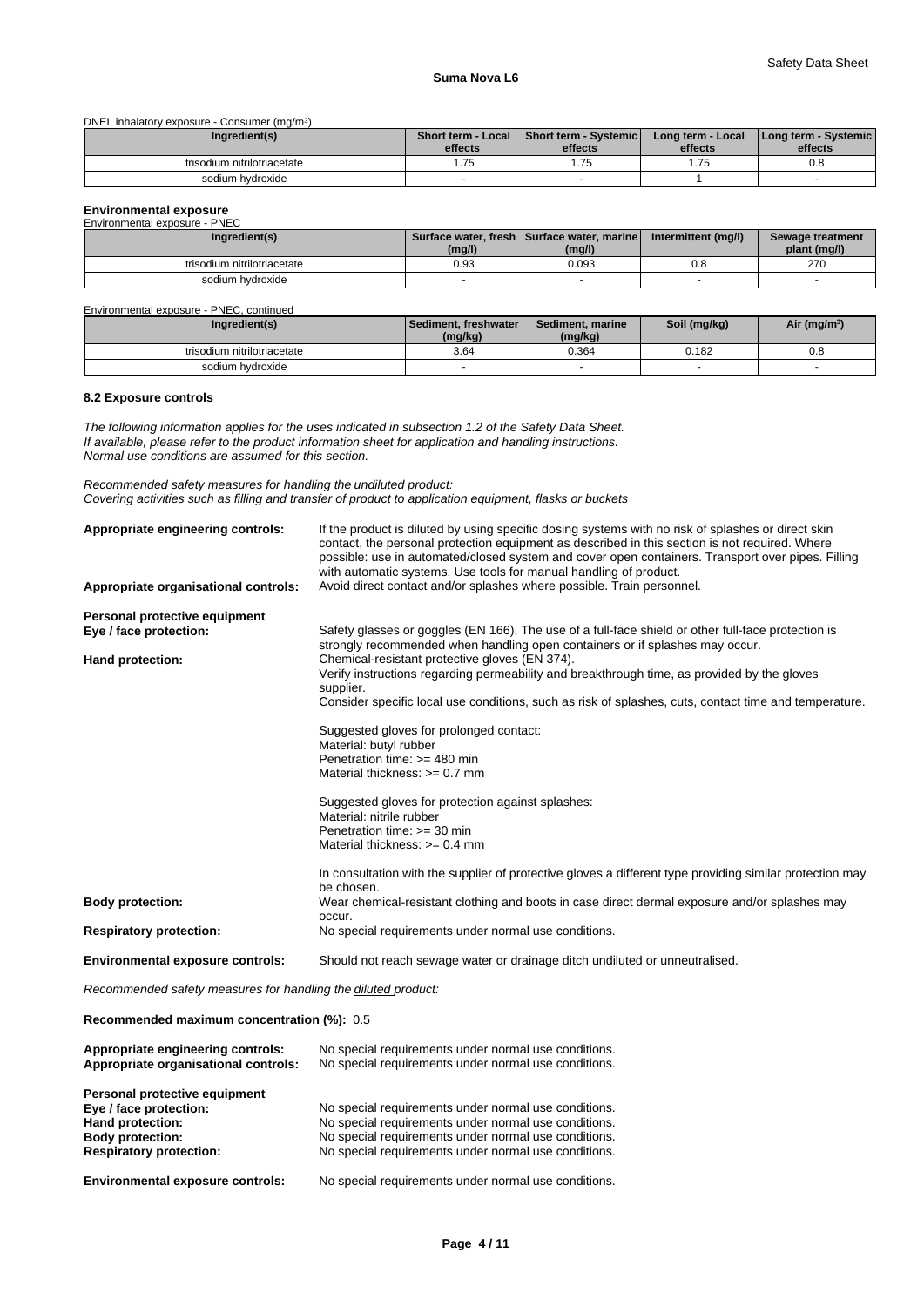# **SECTION 9: Physical and chemical properties**

**9.1 Information on basic physical and chemical properties Information in this section refers to the product, unless it is specifically stated that substance data is listed**

**Method / remark**

**Physical State:** Liquid **Colour:** Clear, Light, Yellow **Odour:** Product specific **Odour threshold:** Not applicable **pH:** > 12 (neat) **Initial boiling point and boiling range (°C):** Not determined **Melting point/freezing point (°C):** Not determined

Substance data, boiling point

| Ingredient(s)               | Value<br>10 <sup>o</sup> | <b>Method</b>    | Atmospheric pressure<br>(hPa) |  |
|-----------------------------|--------------------------|------------------|-------------------------------|--|
| trisodium nitrilotriacetate | 100                      | Method not given | 1013                          |  |
| sodium hydroxide            | . 990                    | Method not given |                               |  |

**Method / remark**

**Sustained combustion:** Not applicable. **Evaporation rate:** Not determined **Flammability (solid, gas):** Not applicable to liquids **Upper/lower flammability limit (%):** Not determined **Flash point (°C):** Not applicable. 93.4

Substance data, flammability or explosive limits, if available:

#### **Method / remark**

**Vapour pressure:** Not determined

Substance data, vapour pressure

| Ingredient(s)               | Value | <b>Method</b>    | Temperature  |
|-----------------------------|-------|------------------|--------------|
|                             | (Pa)  |                  | $10^{\circ}$ |
| trisodium nitrilotriacetate | 2400  | Method not given | 20           |
| sodium hvdroxide            | 1330  | Method not given | 20           |

## **Method / remark**

**Solubility in / Miscibility with Water:** Fully miscible **Vapour density:** Not determined **Relative density:** 1.27 g/cm<sup>3</sup> (20 °C)

Substance data, solubility in water

| Ingredient(s)               | Value   | <b>Method</b>    | Temperature  |
|-----------------------------|---------|------------------|--------------|
|                             | (g/l)   |                  | $10^{\circ}$ |
| trisodium nitrilotriacetate | Soluble | Method not given |              |
| sodium hydroxide            | 1000    | Method not given | 20           |

Substance data, partition coefficient n-octanol/water (log Kow): see subsection 12.3

**Decomposition temperature:** Not applicable. **Autoignition temperature:** Not determined **Viscosity:** Not determined **Explosive properties:** Not explosive. **Oxidising properties:** Not oxidising

**9.2 Other information Surface tension (N/m):** Not determined **Corrosion to metals:** Corrosive **Metals:** Corrosive **Weight of evidence** 

**Method / remark**

Substance data, dissociation constant, if available:

## **SECTION 10: Stability and reactivity**

#### **10.1 Reactivity**

No reactivity hazards known under normal storage and use conditions.

#### **10.2 Chemical stability**

Stable under normal storage and use conditions.

#### **10.3 Possibility of hazardous reactions**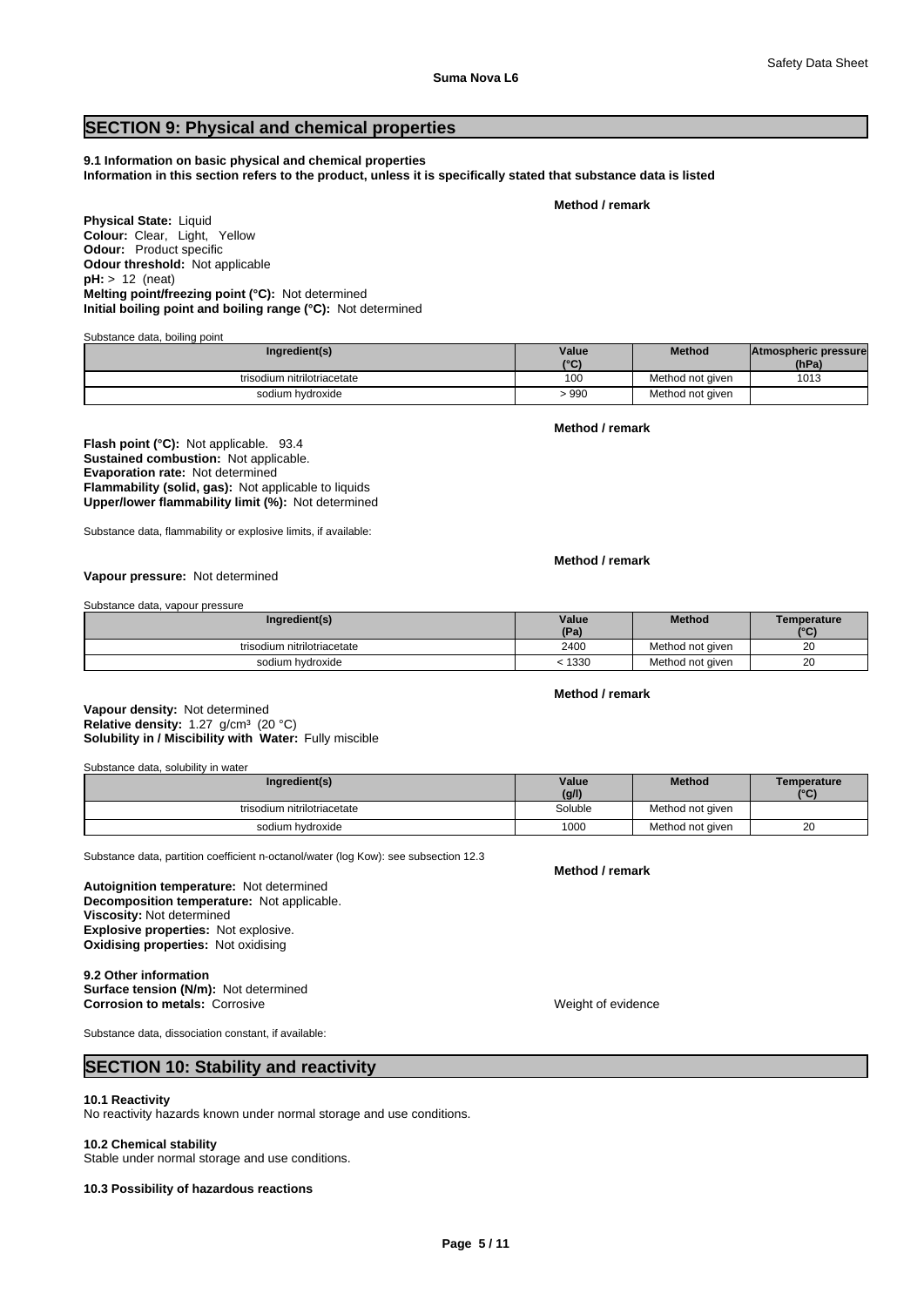No hazardous reactions known under normal storage and use conditions.

## **10.4 Conditions to avoid**

None known under normal storage and use conditions.

## **10.5 Incompatible materials**

Reacts with acids.

## **10.6 Hazardous decomposition products**

None known under normal storage and use conditions.

# **SECTION 11: Toxicological information**

## **11.1 Information on toxicological effects**

Mixture data:

## **Relevant calculated ATE(s):**

ATE - Oral (mg/kg): >2000

Substance data, where relevant and available, are listed below.

#### **Acute toxicity** Acute oral toxicity

| , loato oral toxiolty       |                 |                      |                |                   |                             |
|-----------------------------|-----------------|----------------------|----------------|-------------------|-----------------------------|
| Ingredient(s)               | <b>Endpoint</b> | Value<br>(mg/kg)     | <b>Species</b> | <b>Method</b>     | <b>Exposure</b><br>time (h) |
| trisodium nitrilotriacetate | $LD_{50}$       | 1740                 | Rat            | OECD 401 (EU B.1) |                             |
| sodium hydroxide            |                 | No data<br>available |                |                   |                             |

Acute dermal toxicity

| Ingredient(s)               | <b>Endpoint</b>  | Value<br>(mg/kg)     | Species | <b>Method</b>      | <b>Exposure</b><br>time (h) |
|-----------------------------|------------------|----------------------|---------|--------------------|-----------------------------|
| trisodium nitrilotriacetate | LD <sub>50</sub> | 10000                | Rat     | Non quideline test |                             |
| sodium hydroxide            |                  | No data<br>available |         |                    |                             |

Acute inhalative toxicity

| Ingredient(s)               | <b>Endpoint</b> | Value<br>(mg/l)      | <b>Species</b> | <b>Method</b>    | <b>Exposure</b><br>time (h) |
|-----------------------------|-----------------|----------------------|----------------|------------------|-----------------------------|
| trisodium nitrilotriacetate | $LC_{50}$       | ر, ح                 | Rat            | Method not given |                             |
| sodium hydroxide            |                 | No data<br>available |                |                  |                             |

#### **Irritation and corrosivity**

Skin irritation and corrosivity

| Ingredient(s)               | Result       | Species | <b>Method</b>    | <b>Exposure time</b> |
|-----------------------------|--------------|---------|------------------|----------------------|
| trisodium nitrilotriacetate | Not irritant | Rabbit  | Method not given |                      |
| sodium hydroxide            | Corrosive    | Rabbit  | Method not given |                      |

Eye irritation and corrosivity

| Ingredient(s)               | Result    | <b>Species</b> | <b>Method</b>    | <b>Exposure time</b> |
|-----------------------------|-----------|----------------|------------------|----------------------|
| trisodium nitrilotriacetate | Irritant  | Rabbit         | Method not given |                      |
| sodium hydroxide            | Corrosive | Rabbit         | Method not given |                      |

#### Respiratory tract irritation and corrosivity

| Ingredient(s)               | Result                        | <b>Species</b> | <b>Method</b> | <b>Exposure time</b> |
|-----------------------------|-------------------------------|----------------|---------------|----------------------|
| trisodium nitrilotriacetate | $\cdots$<br>No data available |                |               |                      |
| sodium hydroxide            | No data available             |                |               |                      |

## **Sensitisation**

| -------------<br>Sensitisation by skin contact |                 |                |                                            |                           |
|------------------------------------------------|-----------------|----------------|--------------------------------------------|---------------------------|
| Ingredient(s)                                  | <b>Result</b>   | <b>Species</b> | <b>Method</b>                              | $\vert$ Exposure time (h) |
| trisodium nitrilotriacetate                    | Not sensitising | Guinea pig     | OECD 406 (EU B.6) /<br><b>Buehler test</b> |                           |
| sodium hvdroxide                               | Not sensitising |                | Human repeated patch  <br>test             |                           |

| Sensitisation by inhalation |                   |                |               |               |
|-----------------------------|-------------------|----------------|---------------|---------------|
| Ingredient(s)               | Result            | <b>Species</b> | <b>Method</b> | Exposure time |
| trisodium nitrilotriacetate | No data available |                |               |               |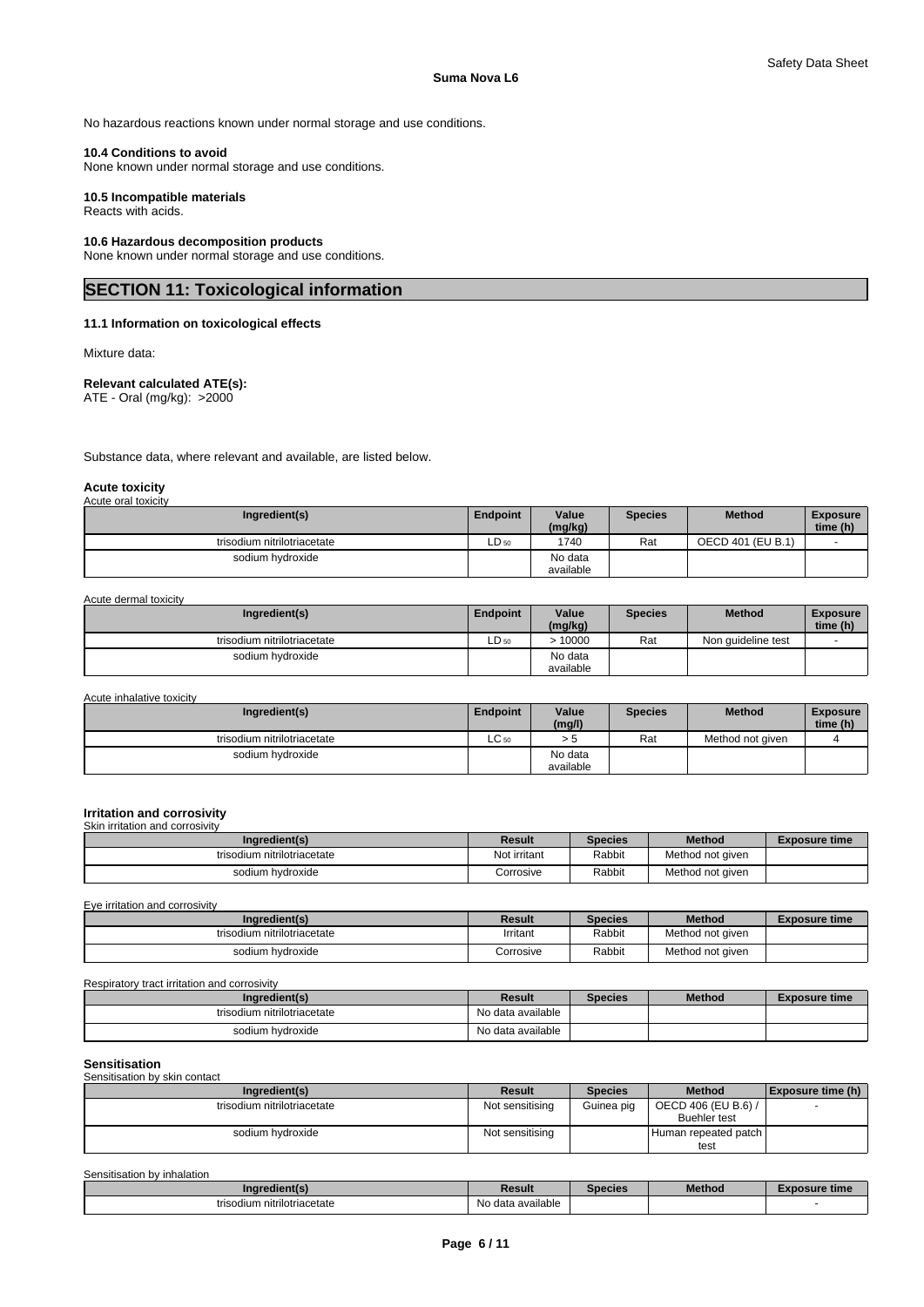| sodium<br>hvdroxide<br>. | -No<br>available<br>data<br>้<br>. |  |  |
|--------------------------|------------------------------------|--|--|

# **CMR effects (carcinogenicity, mutagenicity and toxicity for reproduction)** Mutagenicity

| <b>IVIULAY</b> CHILLY       |                                                                                                                |                                   |                                                        |                                                       |
|-----------------------------|----------------------------------------------------------------------------------------------------------------|-----------------------------------|--------------------------------------------------------|-------------------------------------------------------|
| Ingredient(s)               | Result (in-vitro)                                                                                              | <b>Method</b><br>(in-vitro)       | <b>Result (in-vivo)</b>                                | <b>Method</b><br>(in-vivo)                            |
| trisodium nitrilotriacetate | No evidence for mutagenicity, negative<br>test results                                                         |                                   | No evidence for mutagenicity, negative<br>test results |                                                       |
| sodium hydroxide            | No evidence for mutagenicity, negative IDNA repair test No evidence for mutagenicity, negative<br>test results | on rat<br>hepatocytes<br>OECD 473 | test results                                           | <b>OECD 474 (EUI</b><br>B.12) OECD<br>  475 (EU B.11) |

#### **Carcinogenicity**

| Ingredient(s)               | <b>Effect</b>                                            |
|-----------------------------|----------------------------------------------------------|
| trisodium nitrilotriacetate | ' imited evidence of a carcinogenic effect.              |
| sodium hydroxide            | No evidence for carcinogenicity,<br>. weight-of-evidence |

### Toxicity for reproduction

| Ingredient(s)                  | Endpoint    | <b>Specific effect</b> | Value<br>$\lfloor (mq/kg) \cdot (md) \rfloor$ | <b>Species</b> | <b>Method</b>                   | <b>Exposure</b><br>time | <b>Remarks and other effects</b><br>reported                                       |
|--------------------------------|-------------|------------------------|-----------------------------------------------|----------------|---------------------------------|-------------------------|------------------------------------------------------------------------------------|
| trisodium<br>nitrilotriacetate | <b>NOEL</b> | Developmental toxicity | 90                                            | Rat            | OECD 416.<br>(EU B.35),<br>oral |                         | No evidence for reproductive<br>toxicity                                           |
| sodium hydroxide               |             |                        | No data<br>available                          |                |                                 |                         | No evidence for developmental<br>toxicity No evidence for<br>reproductive toxicity |

# **Repeated dose toxicity** Sub-acute or sub-chronic oral toxicity

| Ingredient(s)               | Endpoint | Value        | <b>Species</b> | <b>Method</b> |             | <b>Exposure   Specific effects and organs  </b> |
|-----------------------------|----------|--------------|----------------|---------------|-------------|-------------------------------------------------|
|                             |          | (mg/kg bw/d) |                |               | time (days) | affected                                        |
| trisodium nitrilotriacetate |          | No data      |                |               |             |                                                 |
|                             |          | available    |                |               |             |                                                 |
| sodium hydroxide            |          | No data      |                |               |             |                                                 |
|                             |          | available    |                |               |             |                                                 |

### Sub-chronic dermal toxicity

| Ingredient(s)               | <b>Endpoint</b> | Value        | <b>Species</b> | <b>Method</b> |                | <b>Exposure Specific effects and organs</b> |
|-----------------------------|-----------------|--------------|----------------|---------------|----------------|---------------------------------------------|
|                             |                 | (mg/kg bw/d) |                |               | Itime (davs) I | affected                                    |
| trisodium nitrilotriacetate |                 | No data      |                |               |                |                                             |
|                             |                 | available    |                |               |                |                                             |
| sodium hydroxide            |                 | No data      |                |               |                |                                             |
|                             |                 | available    |                |               |                |                                             |

#### Sub-chronic inhalation toxicity

| Ingredient(s)               | <b>Endpoint</b> | Value<br>(mg/kg bw/d) | <b>Species</b> | <b>Method</b> | time (days) | <b>Exposure Specific effects and organs</b><br>affected |
|-----------------------------|-----------------|-----------------------|----------------|---------------|-------------|---------------------------------------------------------|
|                             |                 |                       |                |               |             |                                                         |
| trisodium nitrilotriacetate |                 | No data               |                |               |             |                                                         |
|                             |                 | available             |                |               |             |                                                         |
| sodium hvdroxide            |                 | No data               |                |               |             |                                                         |
|                             |                 | available             |                |               |             |                                                         |

### Chronic toxicity

| Ingredient(s)                  | <b>Exposure</b><br>route | Endpoint     | Value<br>$\left \frac{\text{mg}}{\text{kg}}\right $ (mg/kg bw/d) | <b>Species</b> | <b>Method</b>            | <b>Exposure</b><br>time | Specific effects and<br>organs affected | <b>Remark</b> |
|--------------------------------|--------------------------|--------------|------------------------------------------------------------------|----------------|--------------------------|-------------------------|-----------------------------------------|---------------|
| trisodium<br>nitrilotriacetate |                          | <b>NOAEL</b> | 0.231                                                            | Rat            | Non<br>quideline<br>test |                         |                                         |               |
| sodium hydroxide               |                          |              | No data<br>available                                             |                |                          |                         |                                         |               |

#### STOT-single exposure

| trisodium nitrilotriacetate | ∘ data available |
|-----------------------------|------------------|
| sodium hydroxide            | data available   |

### STOT-repeated exposure

| redient(s)<br>.na           | - ultu-           |
|-----------------------------|-------------------|
| trisodium nitrilotriacetate | No data available |
| sodium hydroxide            | No data available |

## **Aspiration hazard**

Substances with an aspiration hazard (H304), if any, are listed in section 3. If relevant, see section 9 for dynamic viscosity and relative density of the product.

## **Potential adverse health effects and symptoms**

Effects and symptoms related to the product, if any, are listed in subsection 4.2.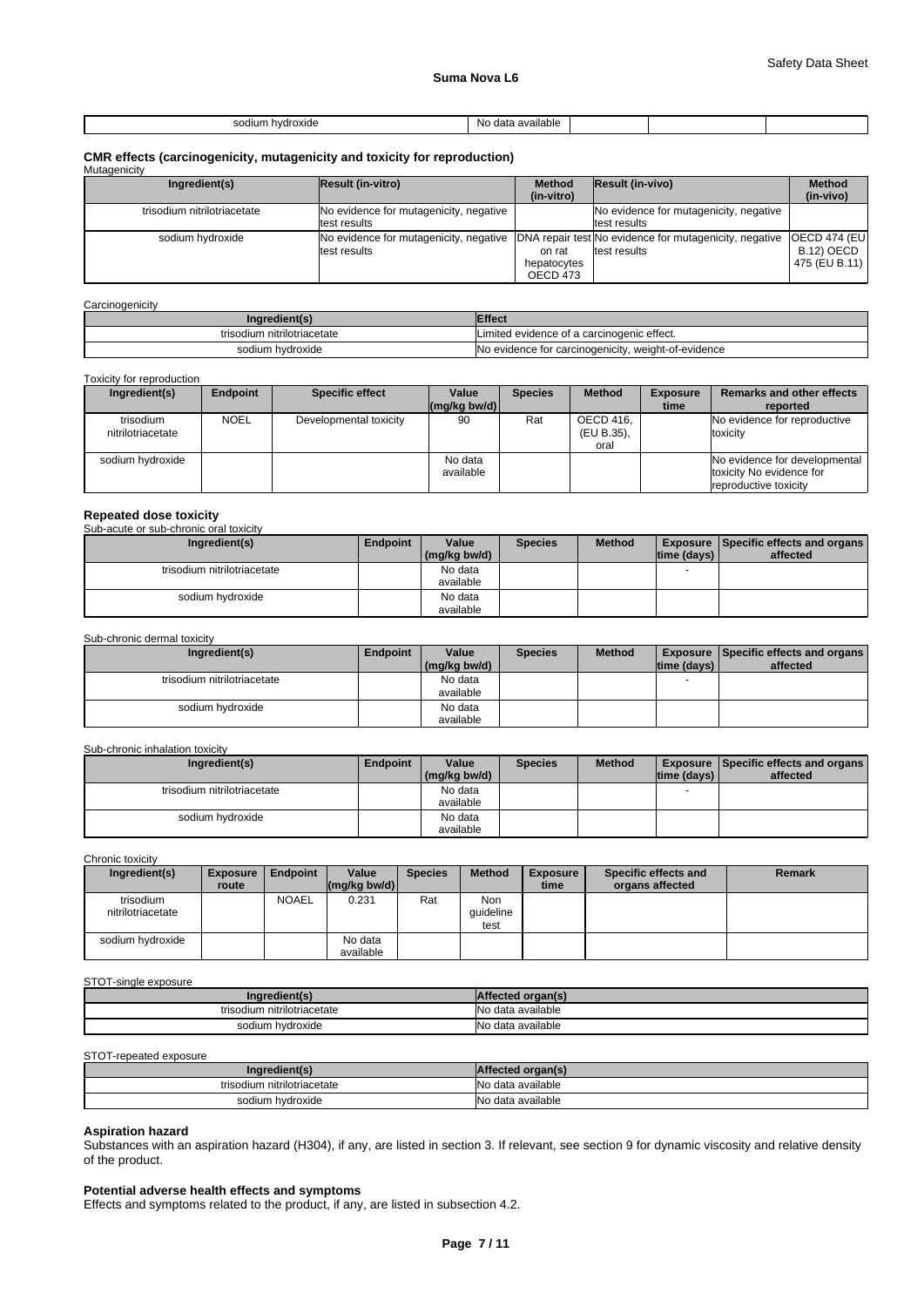# **SECTION 12: Ecological information**

## **12.1 Toxicity**

No data is available on the mixture.

Substance data, where relevant and available, are listed below

# **Aquatic short-term toxicity** Aquatic short-term toxicity - fish

| AUUAUC SIIVIL-LEITII LUAICILY - IISIT |                 |                 |                        |                  |                             |  |  |  |
|---------------------------------------|-----------------|-----------------|------------------------|------------------|-----------------------------|--|--|--|
| Ingredient(s)                         | <b>Endpoint</b> | Value<br>(mg/l) | <b>Species</b>         | <b>Method</b>    | <b>Exposure</b><br>time (h) |  |  |  |
| trisodium nitrilotriacetate           | $LC_{50}$       | >100            | Pimephales<br>promelas | <b>APHA 1995</b> |                             |  |  |  |
| sodium hydroxide                      | $LC_{50}$       | 35              | Various<br>species     | Method not given | 96                          |  |  |  |

Aquatic short-term toxicity - crustacea

| Ingredient(s)               | <b>Endpoint</b>     | Value<br>(mg/l) | Species       | <b>Method</b>    | <b>Exposure</b><br>time (h) |
|-----------------------------|---------------------|-----------------|---------------|------------------|-----------------------------|
| trisodium nitrilotriacetate | $\sqrt{2}$<br>EC 50 | 98              | Not specified | Method not given | 96                          |
| sodium hydroxide            | $\sqrt{2}$<br>EU 50 | 40.4            | Ceriodaphnia  | Method not given | 48                          |
|                             |                     |                 | SD.           |                  |                             |

Aquatic short-term toxicity - algae

| Ingredient(s)               | Endpoint             | Value<br>(mg/l) | <b>Species</b>                         | <b>Method</b>    | <b>Exposure</b><br>time (h) |
|-----------------------------|----------------------|-----------------|----------------------------------------|------------------|-----------------------------|
| trisodium nitrilotriacetate | $Er$ C <sub>50</sub> | 91.5            | Pseudokirchner<br>iella<br>subcapitata | OECD 201         | 72                          |
| sodium hydroxide            | EC 50                | 22              | Photobacteriu<br>m<br>phosphoreum      | Method not given | 0.25                        |

#### Aquatic short-term toxicity - marine species

| Ingredient(s)               | <b>Endpoint</b> | Value<br>(mg/l)      | <b>Species</b> | <b>Method</b> | <b>Exposure</b><br>time (days) |  |
|-----------------------------|-----------------|----------------------|----------------|---------------|--------------------------------|--|
| trisodium nitrilotriacetate |                 | No data<br>available |                |               |                                |  |
| sodium hydroxide            |                 | No data<br>available |                |               |                                |  |

| Impact on sewage plants - toxicity to bacteria |                  |                      |                       |                  |                         |  |  |  |  |
|------------------------------------------------|------------------|----------------------|-----------------------|------------------|-------------------------|--|--|--|--|
| Ingredient(s)                                  | Endpoint         | Value<br>(mg/l)      | <b>Inoculum</b>       | <b>Method</b>    | <b>Exposure</b><br>time |  |  |  |  |
| trisodium nitrilotriacetate                    | EC <sub>50</sub> | 3200 - 5600          | Pseudomonas<br>putida | Method not given | 8 hour(s)               |  |  |  |  |
| sodium hydroxide                               |                  | No data<br>available |                       |                  |                         |  |  |  |  |

# **Aquatic long-term toxicity** Aquatic long-term toxicity - fish

| Ingredient(s)               | Endpoint | Value<br>(mg/l)      | <b>Species</b> | <b>Method</b> | <b>Exposure</b><br>time | <b>Effects observed</b> |
|-----------------------------|----------|----------------------|----------------|---------------|-------------------------|-------------------------|
| trisodium nitrilotriacetate |          | No data<br>available |                |               |                         |                         |
| sodium hvdroxide            |          | No data              |                |               |                         |                         |
|                             |          | available            |                |               |                         |                         |

Aquatic long-term toxicity - crustacea

| Ingredient(s)               | Endpoint | Value                | <b>Species</b> | <b>Method</b> | <b>Exposure</b> | <b>Effects observed</b> |
|-----------------------------|----------|----------------------|----------------|---------------|-----------------|-------------------------|
|                             |          | (mg/l)               |                |               | time            |                         |
| trisodium nitrilotriacetate |          | No data<br>available |                |               |                 |                         |
| sodium hydroxide            |          | No data<br>available |                |               |                 |                         |

Aquatic toxicity to other aquatic benthic organisms, including sediment-dwelling organisms, if available:

| Ingredient(s)               | Endpoint | Value<br>(mg/kg dw | <b>Species</b> | <b>Method</b> | <b>Exposure</b><br> time (days) | <b>Effects observed</b> |
|-----------------------------|----------|--------------------|----------------|---------------|---------------------------------|-------------------------|
|                             |          | sediment)          |                |               |                                 |                         |
| trisodium nitrilotriacetate |          | No data            |                |               | $\sim$                          |                         |
|                             |          | available          |                |               |                                 |                         |
| sodium hydroxide            |          | No data            |                |               |                                 |                         |
|                             |          | available          |                |               |                                 |                         |

## **Terrestrial toxicity**

Terrestrial toxicity - soil invertebrates, including earthworms, if available: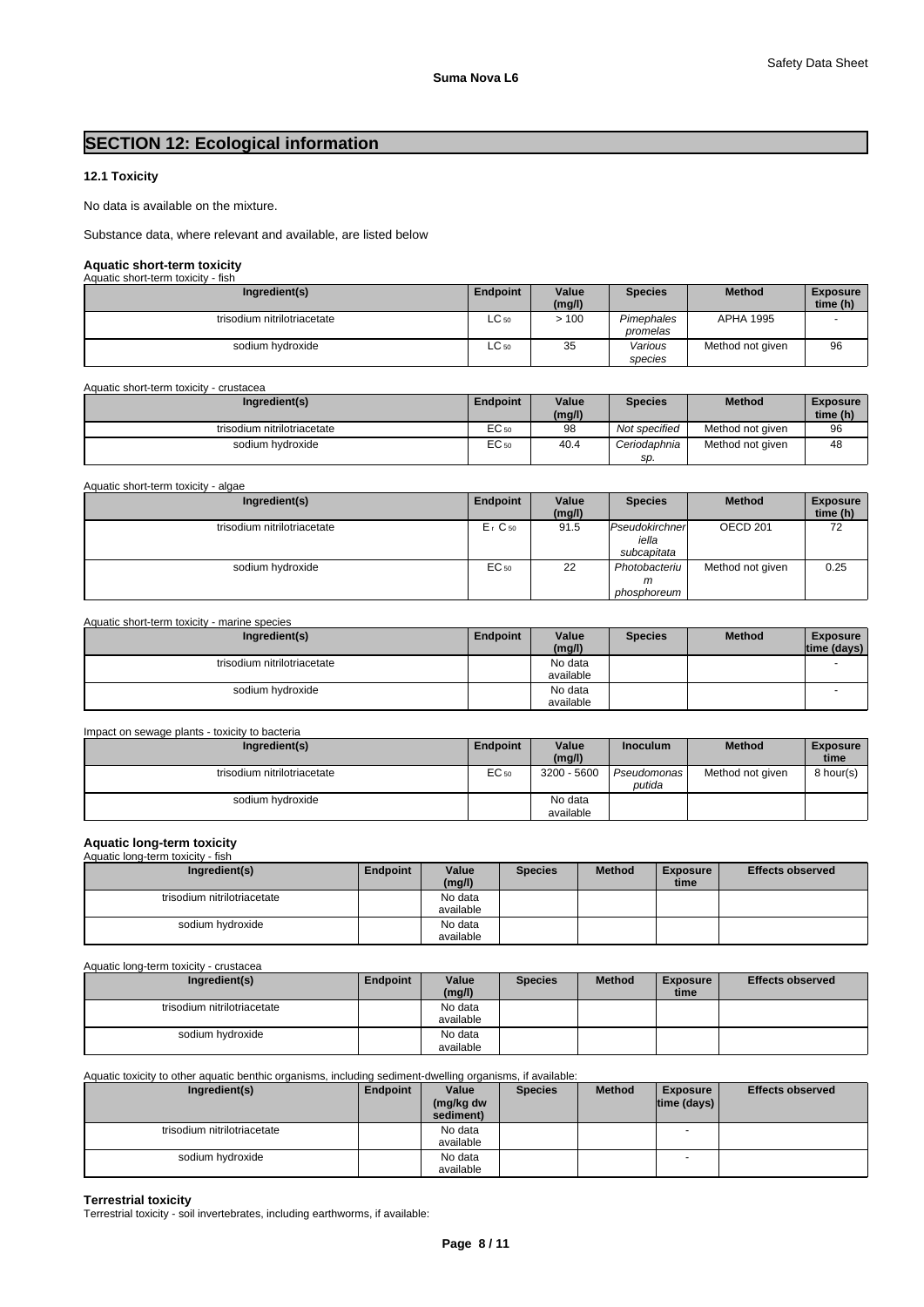## **Suma Nova L6**

| Ingredient(s)               | Endpoint | Value<br>(mg/kg dw<br>soil) | <b>Species</b> | <b>Method</b> | <b>Exposure</b><br> time (days) | <b>Effects observed</b> |
|-----------------------------|----------|-----------------------------|----------------|---------------|---------------------------------|-------------------------|
| trisodium nitrilotriacetate |          | No data<br>available        |                |               | $\overline{\phantom{a}}$        |                         |
| sodium hydroxide            |          | No data<br>available        |                |               |                                 |                         |

## Terrestrial toxicity - plants, if available:

| Ingredient(s)               | Endpoint | Value<br>(mg/kg dw<br>soil) | <b>Species</b> | <b>Method</b> | <b>Exposure</b><br> time (days) | <b>Effects observed</b> |
|-----------------------------|----------|-----------------------------|----------------|---------------|---------------------------------|-------------------------|
| trisodium nitrilotriacetate |          | No data                     |                |               | $\overline{\phantom{a}}$        |                         |
|                             |          | available                   |                |               |                                 |                         |
| sodium hvdroxide            |          | No data                     |                |               |                                 |                         |
|                             |          | available                   |                |               |                                 |                         |

## Terrestrial toxicity - birds, if available:

| Ingredient(s)               | Endpoint | Value                | <b>Species</b> | <b>Method</b> | <b>Exposure</b><br>$ time$ (days) $ $ | <b>Effects observed</b> |
|-----------------------------|----------|----------------------|----------------|---------------|---------------------------------------|-------------------------|
| trisodium nitrilotriacetate |          | No data<br>available |                |               |                                       |                         |
| sodium hydroxide            |          | No data<br>available |                |               | - -                                   |                         |

## Terrestrial toxicity - beneficial insects, if available:

| Ingredient(s)               | Endpoint | Value              | <b>Species</b> | <b>Method</b> | <b>Exposure</b>          | <b>Effects observed</b> |
|-----------------------------|----------|--------------------|----------------|---------------|--------------------------|-------------------------|
|                             |          | (mg/kg dw<br>soil) |                |               | time (days)              |                         |
| trisodium nitrilotriacetate |          | No data            |                |               | $\overline{\phantom{a}}$ |                         |
|                             |          | available          |                |               |                          |                         |
| sodium hydroxide            |          | No data            |                |               |                          |                         |
|                             |          | available          |                |               |                          |                         |

Terrestrial toxicity - soil bacteria, if available:

| Ingredient(s)               | Endpoint | Value              | <b>Species</b> | <b>Method</b> | <b>Exposure</b>          | <b>Effects observed</b> |
|-----------------------------|----------|--------------------|----------------|---------------|--------------------------|-------------------------|
|                             |          | (mg/kg dw<br>soil) |                |               | $ time$ (days) $ $       |                         |
|                             |          |                    |                |               |                          |                         |
| trisodium nitrilotriacetate |          | No data            |                |               | -                        |                         |
|                             |          | available          |                |               |                          |                         |
| sodium hydroxide            |          | No data            |                |               | $\overline{\phantom{a}}$ |                         |
|                             |          | available          |                |               |                          |                         |

## **12.2 Persistence and degradability**

#### **Abiotic degradation** Abiotic degradation - photodegradation in air, if available:

| ingredient(s)    | <b>Half-life time</b>  | <b>Method</b>    | :valuation                                  | Remark |  |  |  |  |  |  |  |
|------------------|------------------------|------------------|---------------------------------------------|--------|--|--|--|--|--|--|--|
| sodium hydroxide | $\cdot$<br>3 second(s) | Method not given | $\cdots$<br><b>IRapidly photodegradable</b> |        |  |  |  |  |  |  |  |

Abiotic degradation - hydrolysis, if available:

Abiotic degradation - other processes, if available:

## **Biodegradation**

# Ready biodegradability - aerobic conditions

| Ingredient(s)               | <b>Inoculum</b> | <b>Analytical</b><br>method | <b>DT</b> 50               | <b>Method</b> | <b>Evaluation</b>                       |
|-----------------------------|-----------------|-----------------------------|----------------------------|---------------|-----------------------------------------|
| trisodium nitrilotriacetate |                 | <b>BOD</b> removal          | 90 - 100 % in 28<br>day(s) | OECD 301B     | Readily biodegradable                   |
| sodium hvdroxide            |                 |                             |                            |               | Not applicable (inorganic<br>substance) |

Ready biodegradability - anaerobic and marine conditions, if available:

Degradation in relevant environmental compartments, if available:

# **12.3 Bioaccumulative potential**<br>Partition coefficient n-octanol/water (log Kow)

| Partition coemcient n-octanol/water (log Row) |                   |                  |                                                 |        |  |  |
|-----------------------------------------------|-------------------|------------------|-------------------------------------------------|--------|--|--|
| Ingredient(s)                                 | Value             | <b>Method</b>    | <b>Evaluation</b>                               | Remark |  |  |
| trisodium nitrilotriacetate                   | $-13.2$           | Method not aiven | No bioaccumulation expected                     |        |  |  |
| sodium hvdroxide                              | No data available |                  | Not relevant, does not<br><b>Ibioaccumulate</b> |        |  |  |

Bioconcentration factor (BCF)

| Ingredient(s)                  | Value             | <b>Species</b> | <b>Method</b> | <b>Evaluation</b>                             | Remark |
|--------------------------------|-------------------|----------------|---------------|-----------------------------------------------|--------|
| trisodium<br>nitrilotriacetate | ر.                |                |               | Method not given INo bioaccumulation expected |        |
| sodium hydroxide               | No data available |                |               |                                               |        |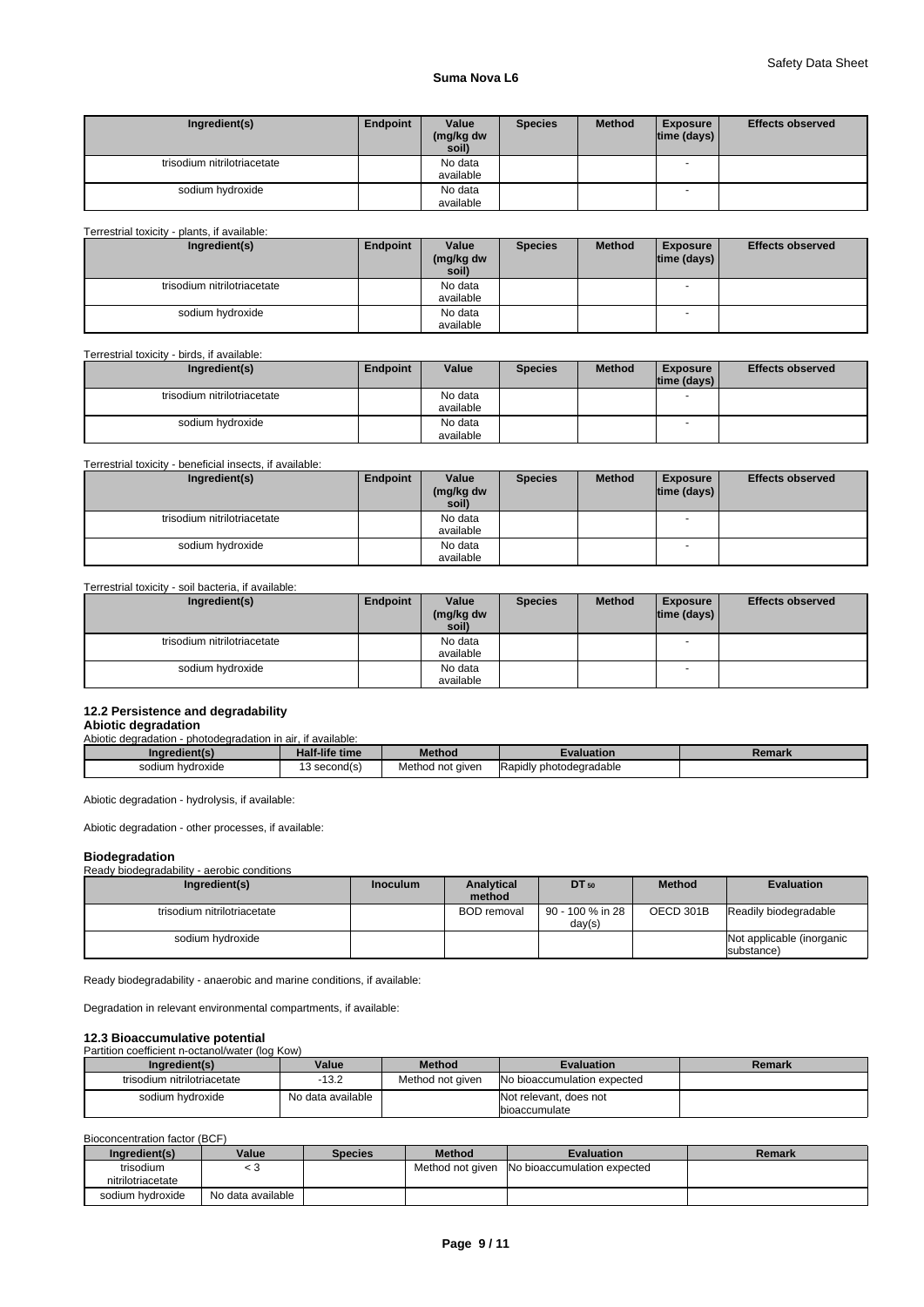#### **12.4 Mobility in soil**

| Adsorption/Desorption to soil or sediment |                                             |                                                  |               |                       |                                                   |
|-------------------------------------------|---------------------------------------------|--------------------------------------------------|---------------|-----------------------|---------------------------------------------------|
| Ingredient(s)                             | <b>Adsorption</b><br>coefficient<br>Log Koc | <b>Desorption</b><br>coefficient<br>Log Koc(des) | <b>Method</b> | Soil/sediment<br>type | <b>Evaluation</b>                                 |
| trisodium nitrilotriacetate               | No data available                           |                                                  |               |                       | Adsorption to solid soil<br>phase is not expected |
| sodium hvdroxide                          | No data available I                         |                                                  |               |                       | Mobile in soil                                    |

#### **12.5 Results of PBT and vPvB assessment**

Substances that fulfill the criteria for PBT/vPvB, if any, are listed in section 3.

#### **12.6 Other adverse effects**

No other adverse effects known.

## **SECTION 13: Disposal considerations**

## **13.1 Waste treatment methods**

**Waste from residues / unused products:**

**European Waste Catalogue:** 

The concentrated contents or contaminated packaging should be disposed of by a certified handler or according to the site permit. Release of waste to sewers is discouraged. The cleaned packaging material is suitable for energy recovery or recycling in line with local legislation.<br>20 01 15<sup>\*</sup> - alkalines.

**Empty packaging**

Recommendation: Dispose of observing national or local regulations. **Suitable cleaning agents:** Water, if necessary with cleaning agent.

## **SECTION 14: Transport information**



**ADR, RID, ADN, IMO/IMDG, ICAO/IATA 14.1 UN number:** 1824 **14.2 UN proper shipping name: 14.3 Transport hazard class(es): Class:** 8 **Label(s):** 8 **14.4 Packing group:** II **14.5 Environmental hazards: Environmentally hazardous:** No **Marine pollutant:** No Sodium hydroxide solution

**14.6 Special precautions for user:** None known.

**14.7 Transport in bulk according to Annex II of MARPOL 73/78 and the IBC Code:** The product is not transported in bulk tankers.

**Other relevant information:**

**ADR Classification code:** C5 **Tunnel restriction code:** E **Hazard identification number:** 80 **IMO/IMDG EmS:** F-A, S-B

The product has been classified, labelled and packaged in accordance with the requirements of ADR and the provisions of the IMDG Code. Transport regulations include special provisions for certain classes of dangerous goods packed in limited quantities.

## **SECTION 15: Regulatory information**

**15.1 Safety, health and environmental regulations/legislation specific for the substance or mixture**

**Authorisations or restrictions (Regulation (EC) No 1907/2006, Title VII respectively Title VIII):** Not applicable.

| Ingredients according to EC Detergents Regulation 648/2004 |             |
|------------------------------------------------------------|-------------|
| NTA (nitrilotriacetic acid) and salts thereof              | $5 - 15 \%$ |
| phosphonates                                               | $< 5 \%$    |